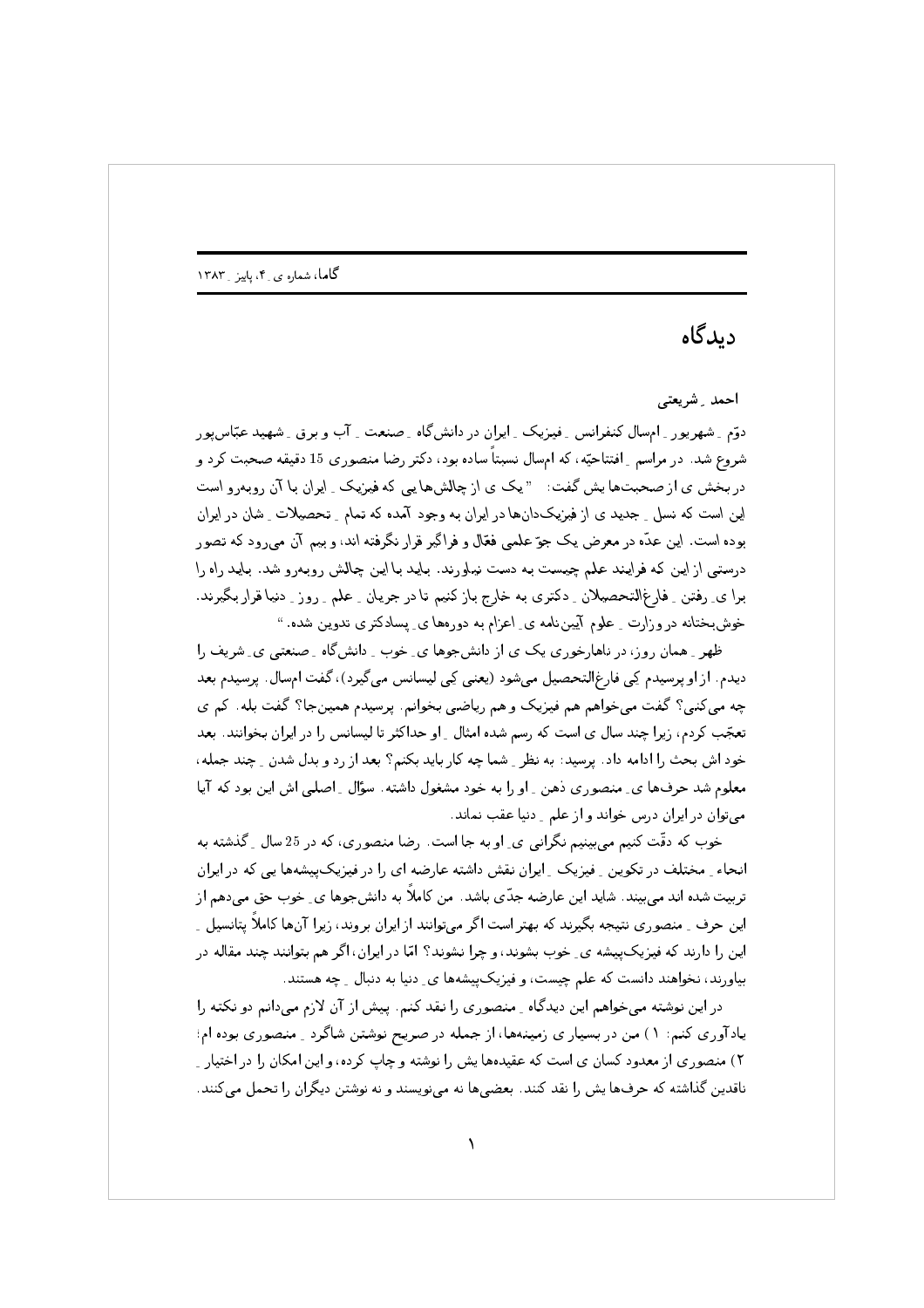دوره ی ِ پسادکتری چیست؟ تا آن جا که من میدانم هیچ دوره ای به نام ِ دوره ی ِ پسادکتری نیست. قصّه این است که دانشگاهها فارغ|لتحصیلها را بلافاصله استخدام نمیکنند؛ به یک دلیل ِ خیل ی ساده: تقاضا برا ی ِ کار بیش از عرضه است. دانش&اها میگویند فارغ|لتحصیلها یی که در فلان زمینه کار میکنند فلان تقاضانامه را یُرکنند، ما از بین 15نها چند نفر را میگیریم، دو سال با آنها قرارداد میبندیم (فقط برا ی ِ این که پژوهش کنند) بعد اگر خواستیم قرارداد ِ شان را تمدید می کنیم، و در موارد \_ خیل ی خاص و نادر بعض ی از آنها را استخدام می کنیم. در این مقام \_ پسادکتری، شخص معمولاً وارد \_ تیم \_ پژوهشي ي\_ يک پژوهشگر \_ باسابقه مىشود، امّا خيل ي وقتحا هم کاملاً تنها است. یک نکته ی ِ جالب این است که در این دوره دانش گاه به شخص پول میدهد فقط برا ی ِ آن که پژوهش کند، و این پول کم نیست. برا ی ِ تازهفارغ التحصیلها ی ِ ایران این پول یک ی از جاذبهها ی ِ مهم ِ پِسادکتری (در خارج) است. اگر کس ی بتواند چند سال ی در خارج پُستداک باشد، در بازگشت به ایران دستِکم مشکل ِ مسکن ندارد. دوره ی پسادکتری برا ی تازهفارغالتحصیلها ی ِ ایران جادبه ی ِ دیگر ی هم دارد: احتمال ِ یافتن ِ کار ِ دائم در فرنگ. اکنون منصوری جاذبه ای دیگر را هم می|فزاید: اصلاً کس ی که چند سال ی در فرنگ پستداک نبوده باشد نمیداند علم (یا دستِکم علم ِ روز) چیست. یک نتیجه ی ِ این حرف این است که حتّا اگر میخواهید در ایران کار پیدا کنید، بهتر است ابتدا چند سال ی پُستداک -ِ فرنگ شده باشید.

شاید حرف ِ منصوری درست باشد، امّا در این صورت باید از خود اش که معاون ِ پژوهشی ی ِ وزیر ِ علوم است، پرسید که برنامه ی ِ شما برا ی ِ اصلاح ِ این وضعیّت چیست. مگر یک ی از ایرادها یبی که به نظام ِ دانش&اهی ی ِ پیشین گرفته میشد این نبود که لیسانس، یا حداکثر فوقلیسانس تربیت میکرد تا خوبها پش بروند فرنگ؟ خُب اگر حرف ِ شما درست باشد، ایراد هنوز به قوّت ِ خود اش باقی است، حالا هم دانش گاهها کسان ی را تربیت میکنند، منتها با مدرک \_ دکترا، که اگر برا ی ِ پسادکتری به فرنگ نروند نمیدانند علم ِ روز ِ دنیا چیست؛ و این ایراد مستقیماً به معاون ِ پژوهشی ی ِ وزیر ِ علوم بر میگردد، که مسئول ِ سر و سامان دادن به نظام ِ پژوهشی ی ِ دانش گاهها است، زیرا در فرنگ تنها کار ی که مردم در دوره ی ِ پسادکتری میکنند پژوهش است.

من به هیچ وجه منکر <sub>-</sub> لزوم <sub>-</sub> ارتباط <sub>-</sub> دانشپیشهها ی ِ دنیا نیستم و فکر نمیکنم بتوان جزیرهها یی ساخت که دانش پیشهها ی ِ آن بی ارتباط با خارج از جزیره بتوانند پژوهش ِ دستِاوّل بکنند. امّا آیا فرستادن ِ فارغ|لتحصیلها به دورهها ی ِ پسادکتری ی ِ دانشگاهها ی ِ اروپا و آمریکا بهترین راه ِ تماس است؟

نگرش ِ منصوری در دهه ی ِ گذشته تغییر کرده است. در ۱۳۷۱ و ۱۳۷۲، زمان ی که تنها چند نفر فارغ|لتحصیل شده بودند ــ کسان ی که هرگز پُستداک ِ فرنگ نشدند ــ می گفت: " اعزام دانشجو به خارج بازده مطلوب نداشته است: کشور ما، از زمان عباس میرزا بهطور منظم دانشجو به خارج اعزام کرده است، اما می بینیم که عقبماندگی رفع نشده و این گونه اعزامها نتیجهٔ مطلوب